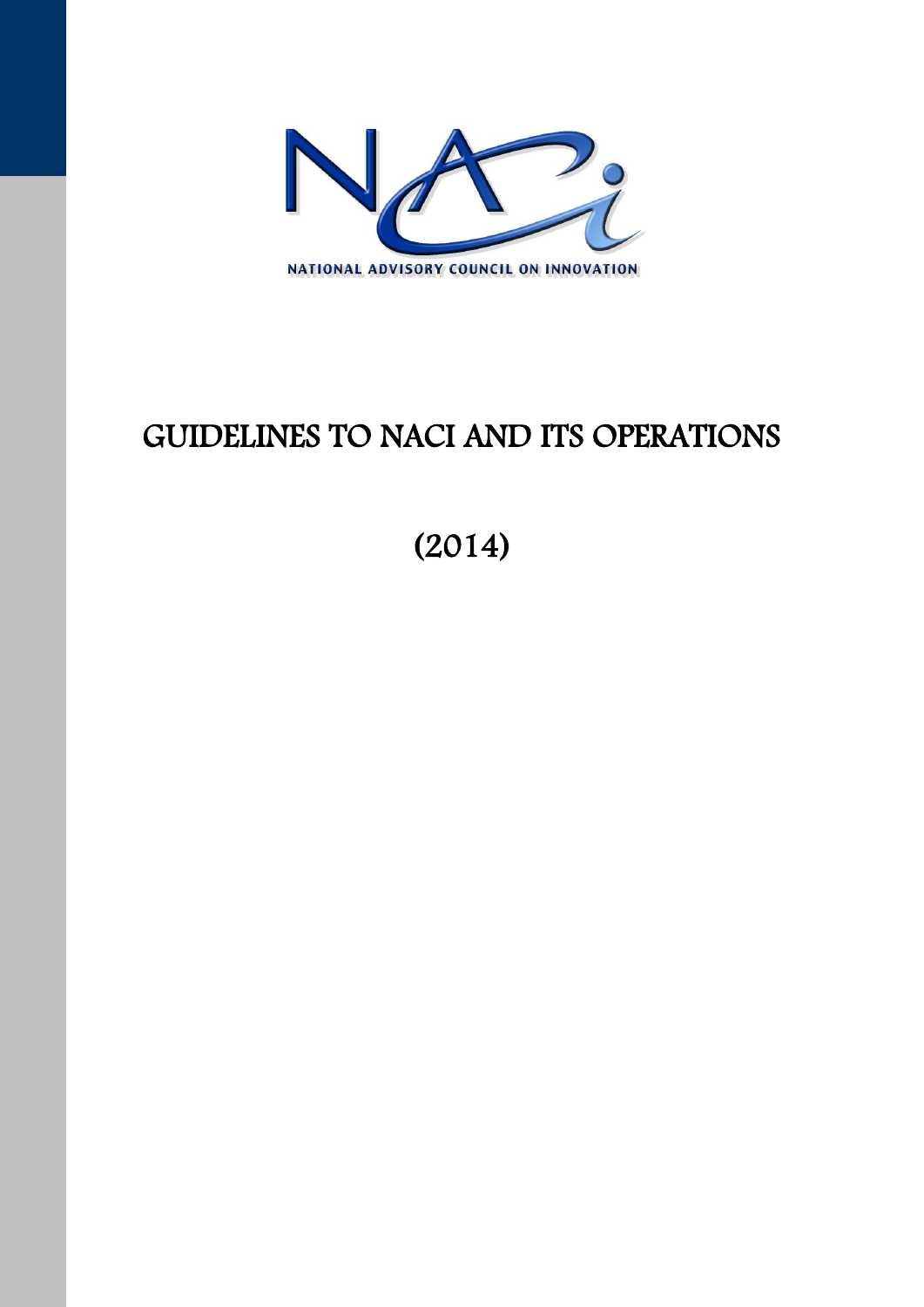

Copyright NACI 2014, all rights reserved.

No part of this document may be reproduced in any form or by any means-electronic or otherwise- without the prior written consent of the publisher. Referencing for purposes of research is permitted provided the source is duly acknowledged.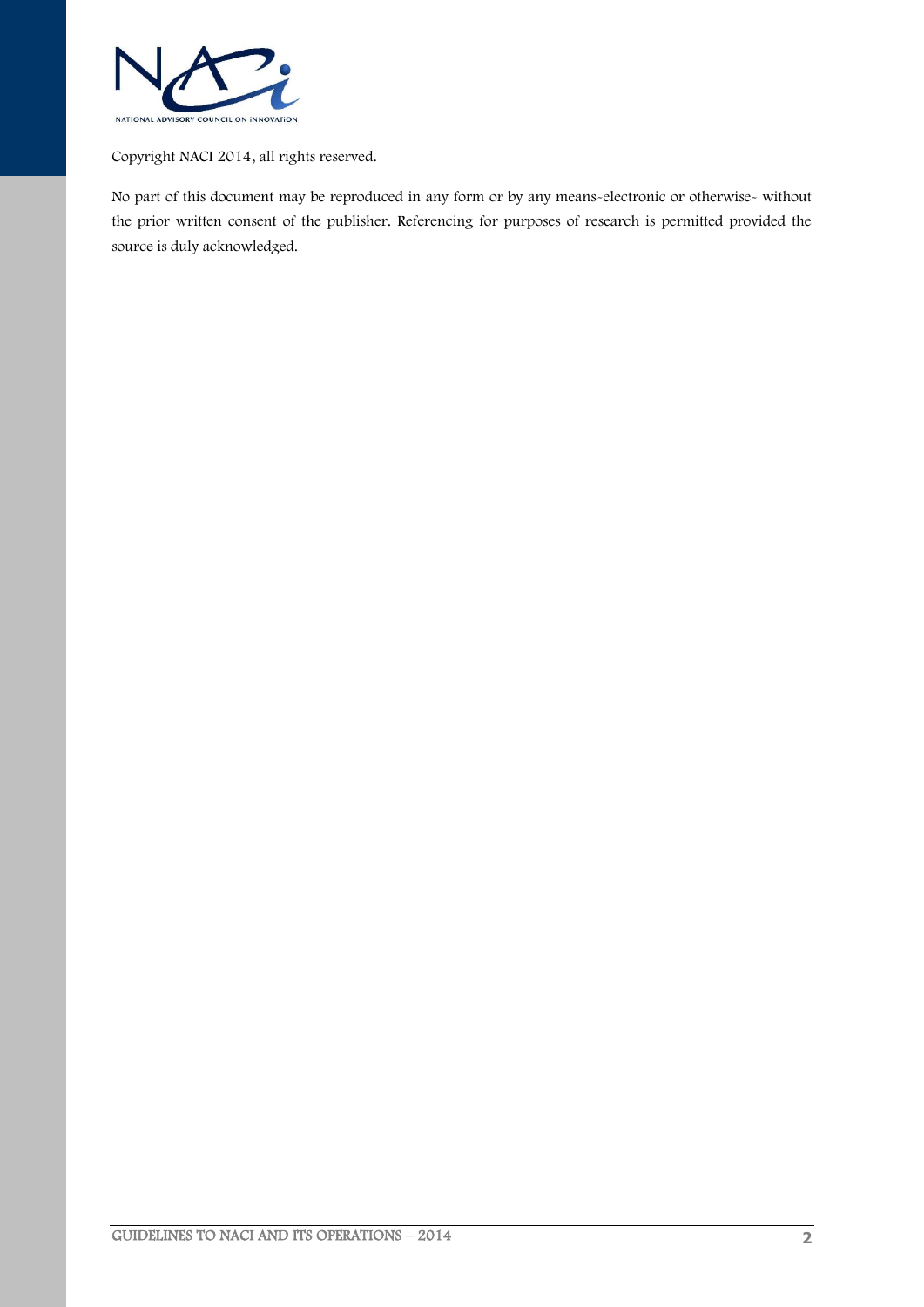

#### THE NACI LOGO

The logo of the National Advisory Council on Innovation (NACI) depicts a balance between formality and creativity. The capitals "NA" symbolise the formality, astuteness and acumen embodied in Council's work. The brush stroke of " $C\mathbf{i}$ " represents the creativity and innovation principles espoused for, from the work of Council. The form of the logo is designed to foster complementarities between acumen and creativity to achieve competitiveness.

#### THE MISSION STATEMENT

NACI's mission is to remain the premier advisory body to the Minister for Science and Technology and Cabinet on all innovation policy matters, including:

- the contribution of innovation to economic competitiveness;
- the contribution of innovation to economic development and social upliftment; and
- coordination and coherence in the national system of innovation, thereby contributing to the achievement of national objectives.

NACI gives effect to its mission by utilising evidence-based approaches to enquiry, and making the best use of available resources.

#### MOTTO

NACI's mission finds expression in the motto:

"innovation for a better future"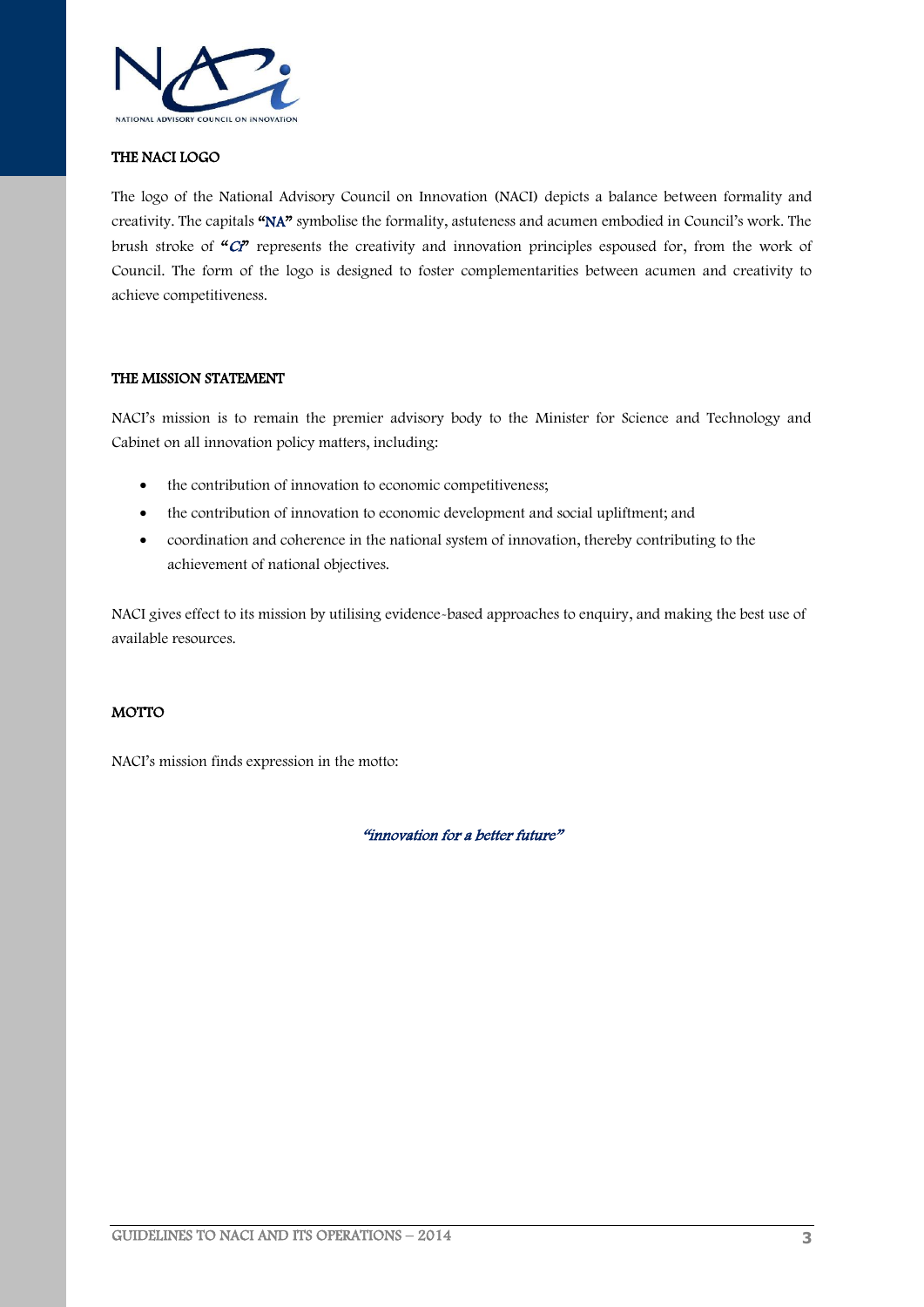

# Contents

| 1.           |  |
|--------------|--|
| 1.1          |  |
| 1.2          |  |
| 2.           |  |
| 2.1          |  |
| 2.2          |  |
| 2.3          |  |
| 2.4          |  |
| 3.           |  |
| 3.1          |  |
| 3.2          |  |
| 3.3          |  |
| 3.4          |  |
| $\mathbf{4}$ |  |
| 4.1          |  |
| 5.           |  |
| 5.1          |  |
| 5.2          |  |
| 6.           |  |
| 7.           |  |
| 7.1          |  |
| 7.2          |  |
| 7.3          |  |
| 7.4          |  |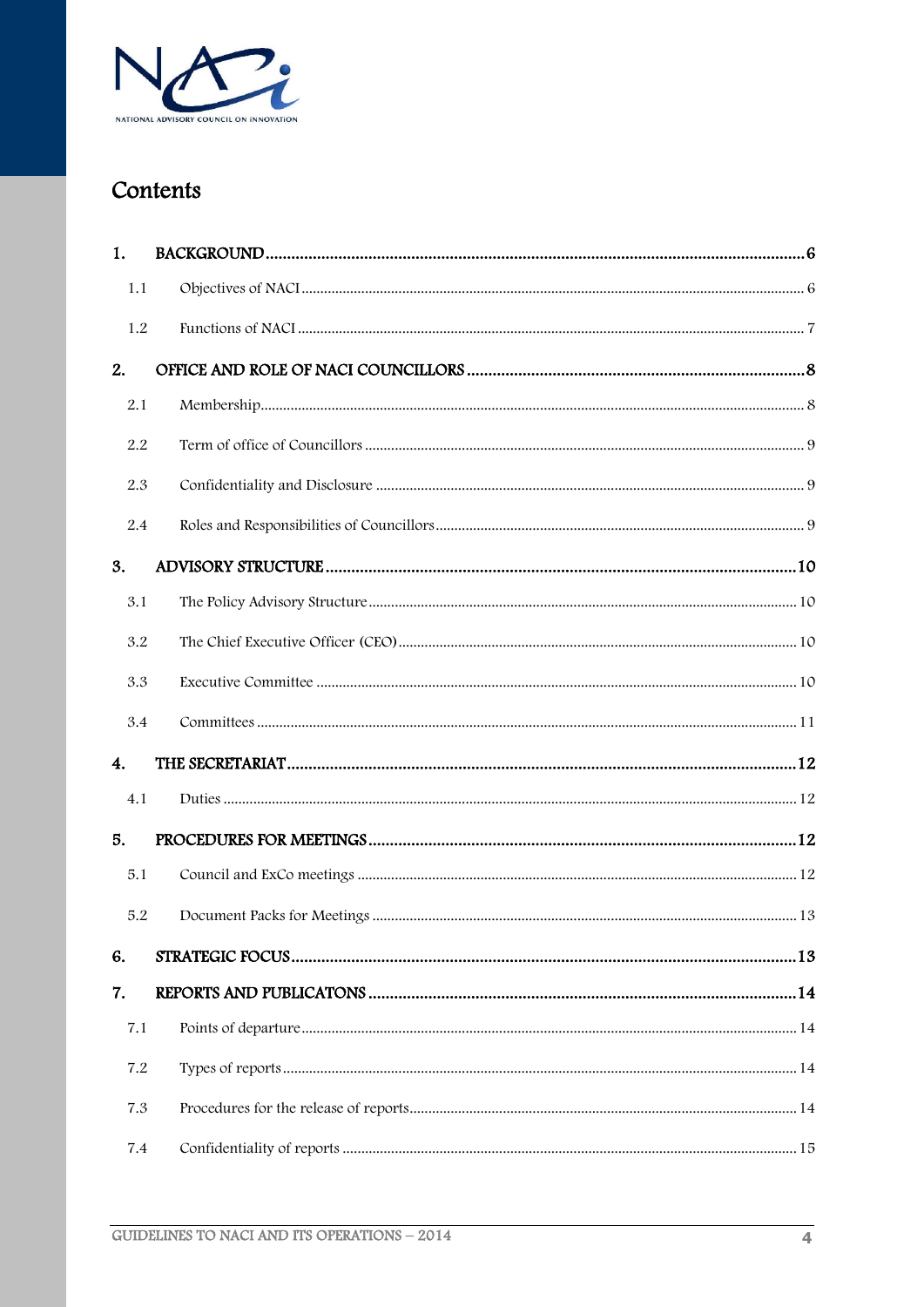

| 7.5  |       |                                                                                                                                                                                                                                                              |  |
|------|-------|--------------------------------------------------------------------------------------------------------------------------------------------------------------------------------------------------------------------------------------------------------------|--|
| 8.   |       |                                                                                                                                                                                                                                                              |  |
| 8.1  |       | $\textbf{Principles} \, \textcolor{red}{…}{\textcolor{blue}{…}{\textcolor{blue}{…}{\textcolor{blue}{…}{\textcolor{blue}{…}{\textcolor{blue}{…}{\textcolor{blue}{…}{\textcolor{blue}{…}{\textcolor{blue}{…}{\textcolor{blue}{…}}}}}}}}}} \textcolor{red}{15}$ |  |
| 8.2  |       |                                                                                                                                                                                                                                                              |  |
|      | 8.2.1 |                                                                                                                                                                                                                                                              |  |
|      | 8.2.2 |                                                                                                                                                                                                                                                              |  |
|      |       |                                                                                                                                                                                                                                                              |  |
| 9.   |       |                                                                                                                                                                                                                                                              |  |
| 10.  |       |                                                                                                                                                                                                                                                              |  |
| 10.1 |       |                                                                                                                                                                                                                                                              |  |
| 10.2 |       |                                                                                                                                                                                                                                                              |  |
| 10.3 |       |                                                                                                                                                                                                                                                              |  |
| 11.  |       |                                                                                                                                                                                                                                                              |  |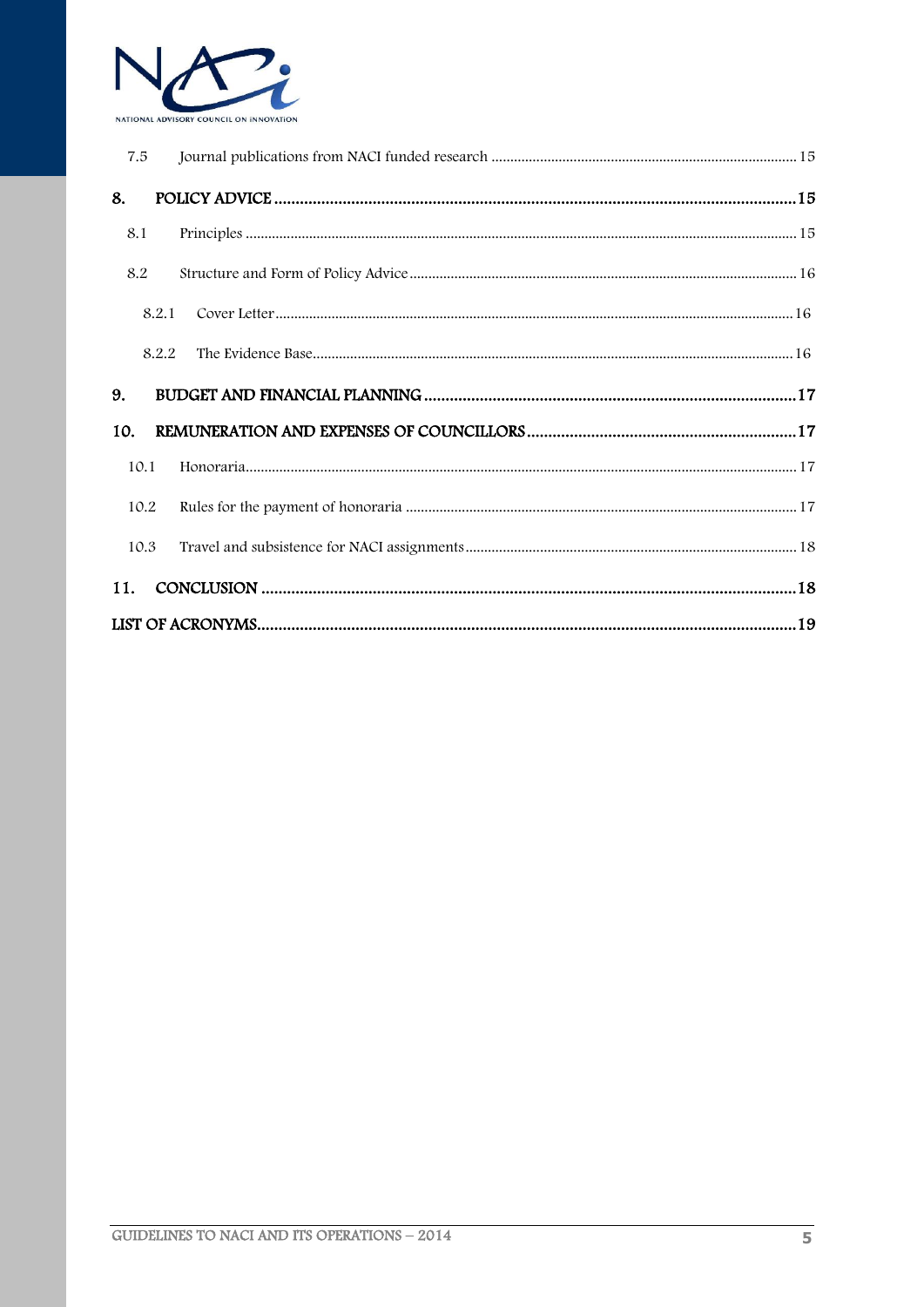

# <span id="page-5-0"></span>1. BACKGROUND

The National Advisory Council on Innovation (NACI) is a statutory advisory council  $^1$  established through the enactment of the National Advisory Council on Innovation Act (No.55 of 1997) in response to the recommendations of the *White Paper on Science and Technology: Preparing for the* 21st Century (1996); to support the stimulation of a national system of innovation (NSI) in order to build the economy and strengthen the country's competitiveness in the international sphere.

The term Council refers to both the *structure* and the *competency*, which places an onerous responsibility on the shoulders of Council members. This guide is a summary of the administrative and technical procedures according to which NACI operates. In guiding the operations of NACI, it is imperative that the following principles are consistently adhered to:

- The specific needs of NACI based on its uniqueness as an advisory board on science, technology and innovation.
- Procedures and processes followed should generally be compatible with standard civil service procedures.
- For purposes of administrative auditing; decisions of Council must be recorded, kept and traceable.
- Ease of administration is a must.
- Due to the nature of the entity as an advisory body, documents produced by NACI must be reader friendly.

Members of the first Council were appointed at the end of 1998, a year after the passing into law of the NACI Act (Act No. 55 of 1997). Its predecessor, the Science Advisory Council, had been abolished in 1994, leaving a vacuum in top-level advice to Cabinet on matters of science and technology. The first official meeting of Council took place in 1999.

#### <span id="page-5-1"></span>1.1 Objectives of NACI

-

Council is appointed by the Minister for Science and Technology, with the concurrence of Cabinet, to advise the Minister and Cabinet on the role and contribution of science, mathematics, innovation and technology in promoting and achieving national objectives. National objectives include:

<sup>&</sup>lt;sup>1</sup> A statutory council is established in terms of legislation to perform functions that typically involve the rendering of advice on policy matters or policy implementation or to consider or adjudicate on appeals as an independent tribunal. Secretariat or professional support is rendered and funded by the parent Department (DPSA- Handbook for the Appointment of Persons to Boards of State and State controlled Institutions, 2009).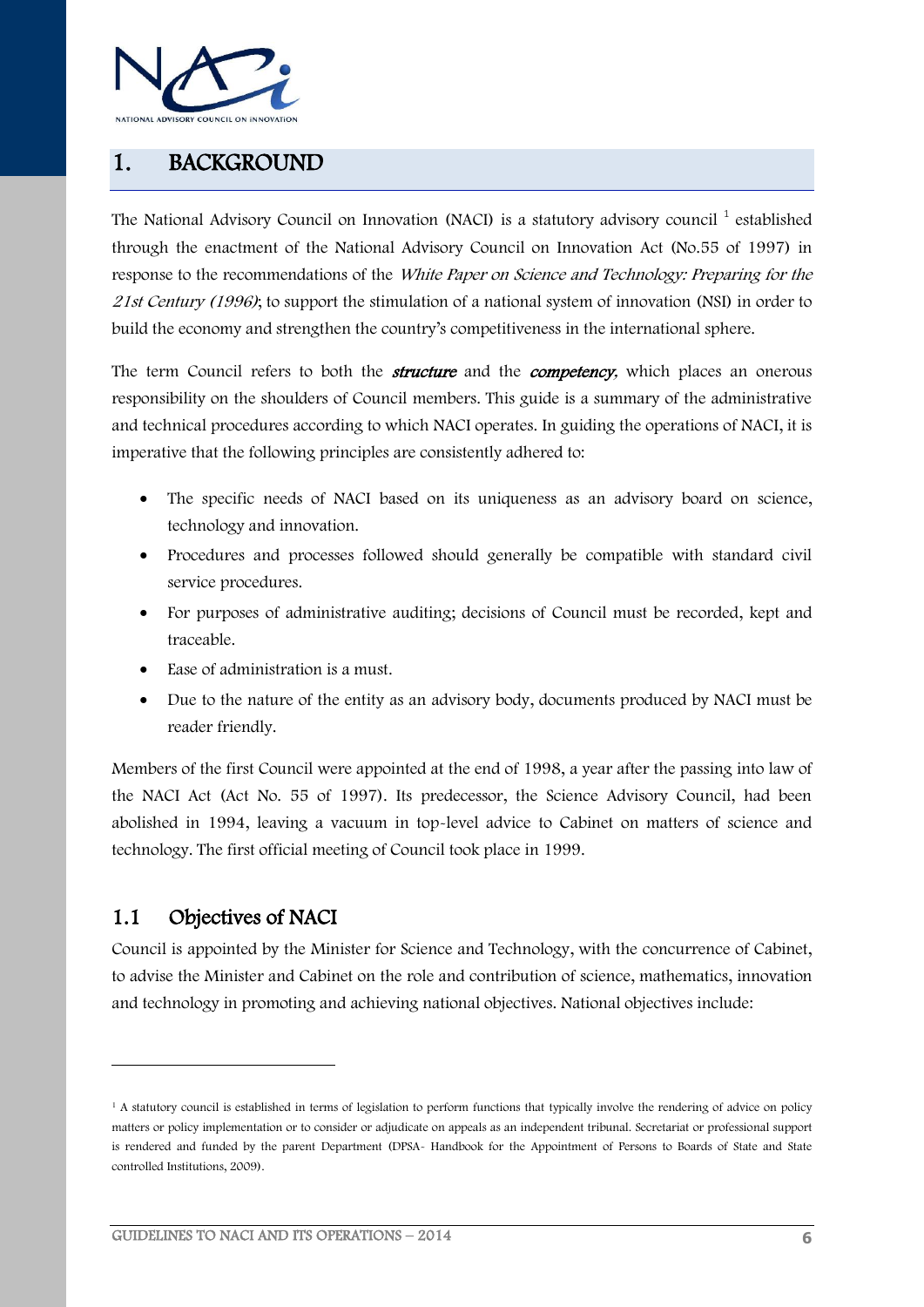

- Improving and sustaining the quality of life of all South Africans
- Developing human resources for science and technology
- Building the economy
- Strengthening South Africa's international competitiveness standing

#### <span id="page-6-0"></span>1.2 Functions of NACI

In accordance with the Act, NACI provides policy advice on the following:

- the coordination and stimulation of the NSI;
- the promotion of cooperation within the NSI;
- the development and maintenance of human resources for innovation, through selective support for education, training, research and development, in the higher education sector, science councils, science and technology institutions and private institutions;
- strategies for the promotion, development, acquisition, transfer and implementation of technology innovation in all sectors;
- international liaison and cooperation in the fields of science, technology and innovation;
- the coordination of science and technology policy and strategy with policy and strategies in other environments;
- the structuring, governance and coordination of the science and technology system;
- the identification of research and development priorities in consultation with provincial departments and interested parties and the incorporation of such priorities in the process of government funding of research and development;
- the funding of the science and technology system in respect of its contribution to innovation;
- the establishment, phasing out, rationalisation and management of science councils, national facilities for research, national research and development programmes conducted by science councils; and science and technology institutions within the national system of innovation;
- the promotion of mathematics, the natural sciences and technology in the education sector, in consultation with the Minister(s) for Education and the Minister for Labour;
- strategies for the dissemination and accessibility of scientific knowledge and technology as well as the promotion of public understanding of science and technology and its supportive role in innovation for development;
- the establishment and maintenance of information systems to support the monitoring and evaluation of the science and technology system and the national system of innovation; as well as the revision of science and technology policy to address changing and new circumstances;
- developments in the fields of science, technology and innovation which might require new legislation;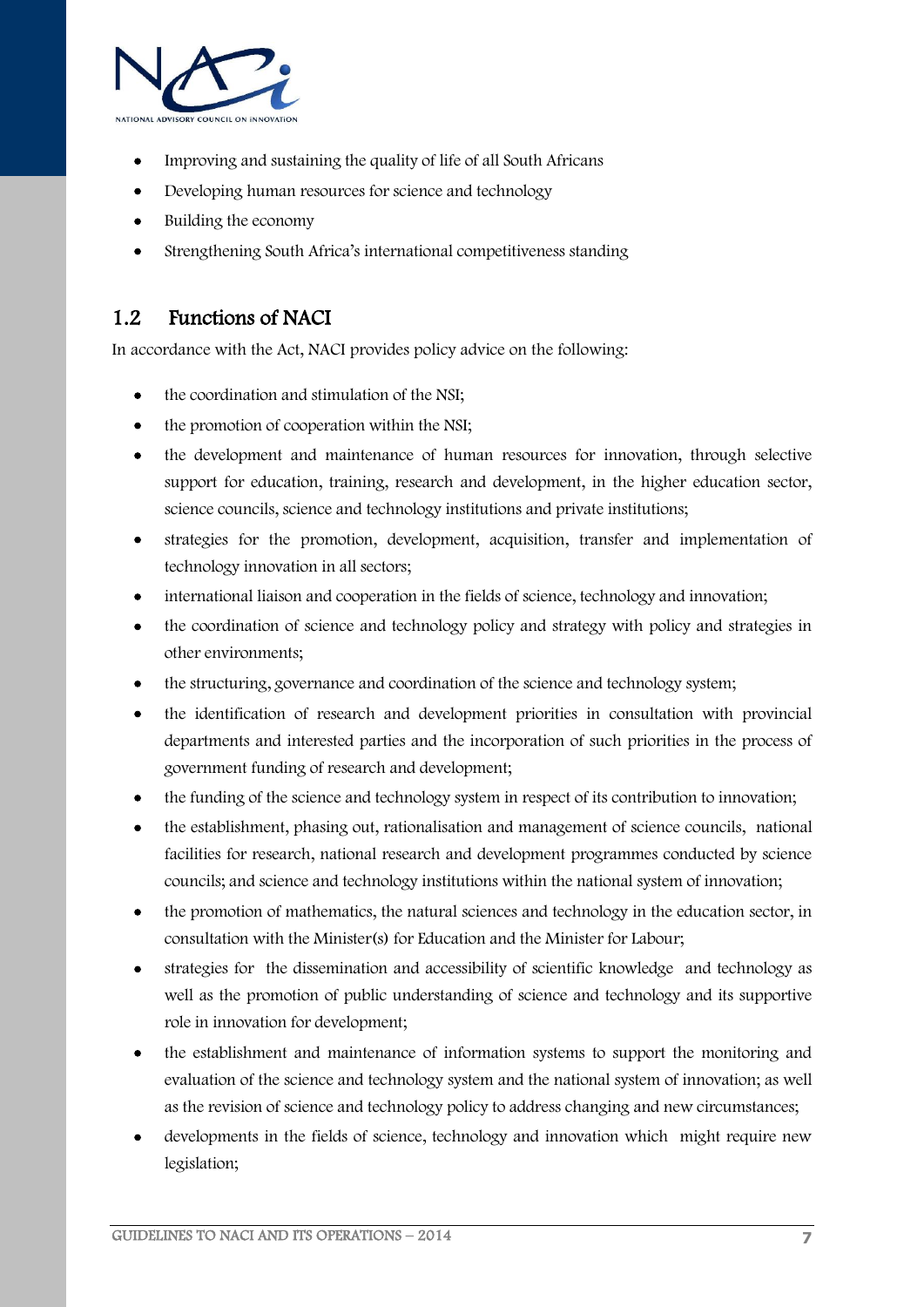

 any other matter relating to science, mathematics, innovation and technology –including indigenous technologies- which the Minister may refer to NACI or in respect of which NACI may deem it necessary to advise the Minister.

# <span id="page-7-0"></span>2. OFFICE AND ROLE OF NACI COUNCILLORS

#### <span id="page-7-1"></span>2.1 Membership

The Council comprises of:

- a chairperson appointed by the Minister.
- the chief executive officer, an officer of the Department of Trade and Industry (the dti) appointed by the Minister for Science and Technology and agreed to by the Minister for Trade and Industry.
- between 16 and 20 Councillors appointed by the Minister for Science and Technology after submission to Cabinet for notification.

Councillors, other than the CEO and the officer of the Department of Trade and Industry, serve part-time and are appointed in their personal capacity on the strength of:

- being distinguished in any field of science, technology and innovation;
- possessing special knowledge or experience in relation to the management of science, technology and innovation;
- possess special insight into the role of innovation in achieving national objectives; and
- possessing a special knowledge and experience on the functioning of the national system of innovation within which the science and technology system operates, or any other aspect within NACI's domain of responsibility.

The membership of Council is broadly representative of all sectors and is constituted so as to ensure a spread of expertise and experience regarding:

- national and provincial interests
- scientific and technological disciplines
- innovation
- needs and opportunities in different socio-economic fields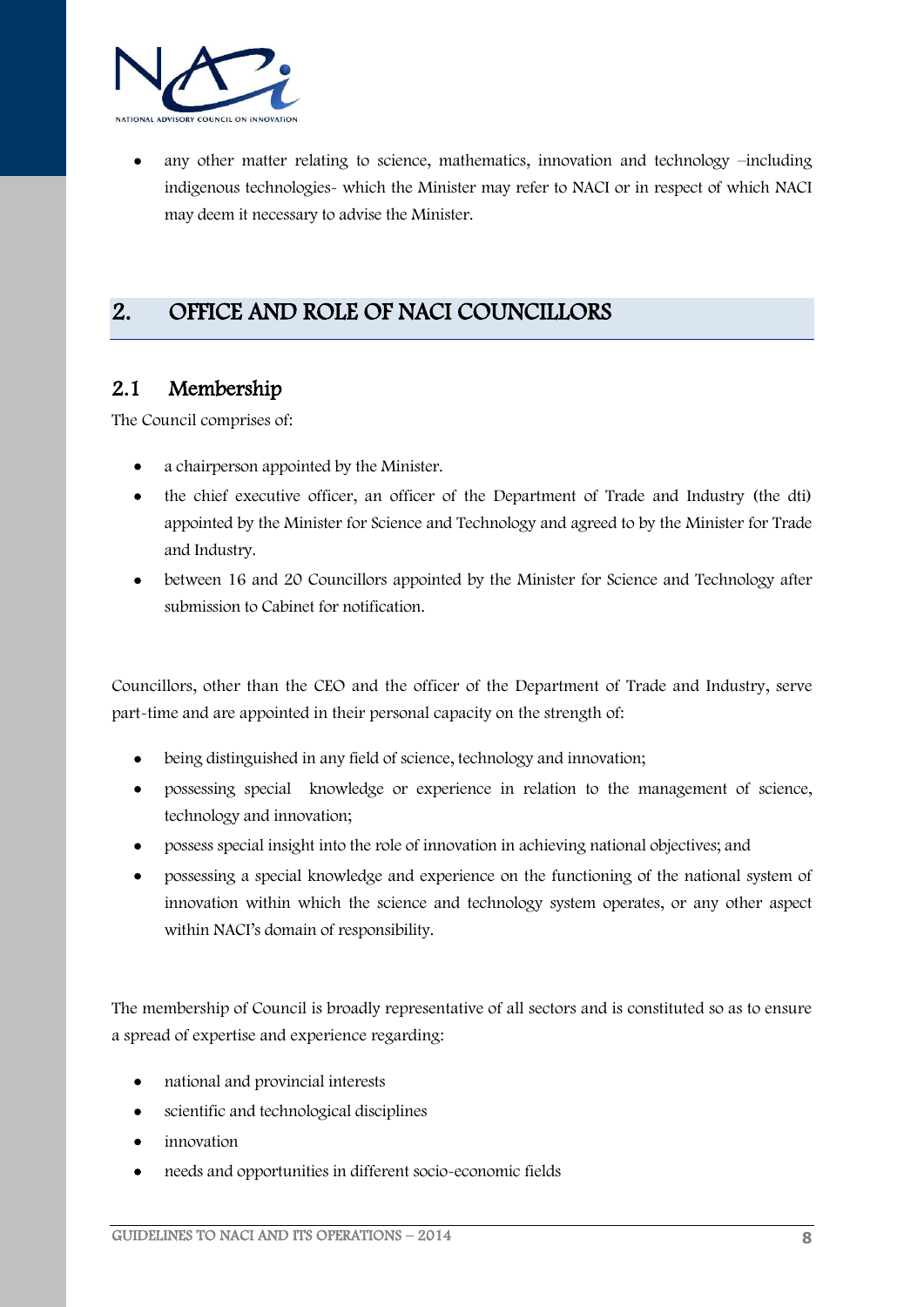

research and development in all sectors

The Chairperson of NACI has direct access to the Minister to submit and discuss any NACI report, the minutes of any NACI meeting, or any other matter relating to the functioning of NACI.

### <span id="page-8-0"></span>2.2 Term of office of Councillors

Councillors, with the exception of the CEO and the officer of the Department of Trade and Industry, hold office for a period determined by the Minister at the time of their appointment, which is a maximum of four years. Councillors may be reappointed after their tenure has expired, but may not serve more than two consecutive terms.

A position may become vacant if a Councillor resigns or the Minister terminates membership on the grounds of lack of participation, misconduct, incapacity or incompetence. The Minister may then appoint a person to serve for the remainder of that term of office.

#### <span id="page-8-1"></span>2.3 Confidentiality and Disclosure

All the work of NACI is by definition confidential.

Councillors shall not divulge any unpublished information of NACI to an outside person or agency without the prior written consent of the chairperson and/or the CEO. Advice given to Ministers and or Cabinet is not to be disclosed until released by Cabinet or a Cabinet member for public consumption. Breach of confidentiality will be considered as misconduct and may lead to a termination of membership or an subject to an investigation.

It is expected of Councillors to disclose any conflict of interest or potential conflict of interests in relation to any role, responsibility or task assigned to them by Council.

#### <span id="page-8-2"></span>2.4 Roles and Responsibilities of Councillors

The responsibilities and roles of Councillors are to:

- initiate and approve the work programme to be undertaken by NACI;
- approve all internal policies of NACI, giving due consideration to alignment with policies of government;
- approve the budget, control expenditure and ensure the quality of the work of NACI;
- attend Council meetings and project meetings in order to make informed and useful input;
- prepare thoroughly for meetings;
- diligently attend ExCo meetings;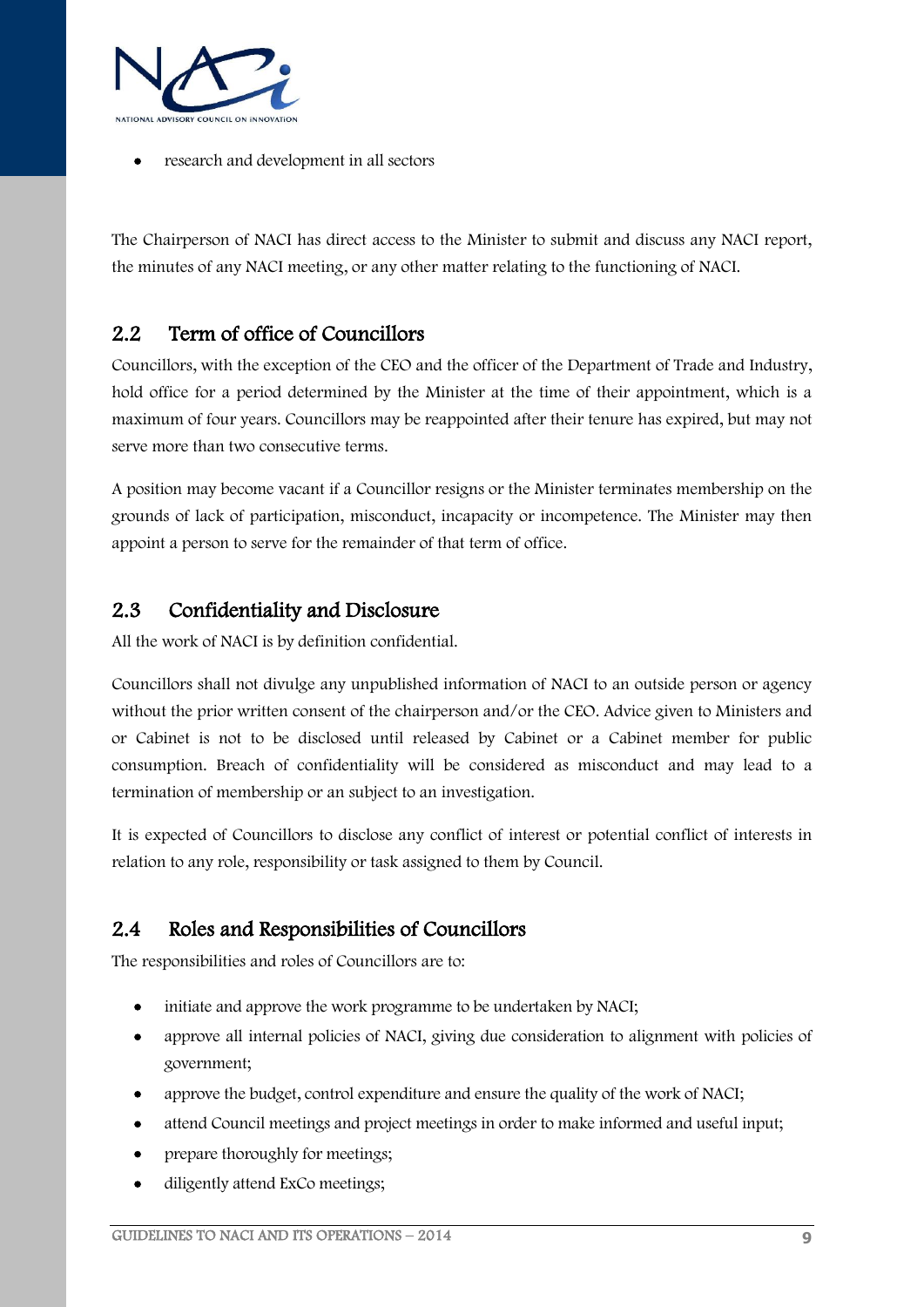

- participate in or provide leadership to structures of Council;
- provide expertise and leadership on pertinent issues;
- participate in or provide leadership in events organised by NACI;
- report to the Minister, Cabinet and/or Parliament as assigned by the Chairperson

If under reasonable circumstances, a Councillor is unable to participate in meetings a written expert opinion or input on the relevant issue must be submitted to the NACI Secretariat.

## <span id="page-9-0"></span>3. ADVISORY STRUCTURE

#### <span id="page-9-1"></span>3.1 The Policy Advisory Structure

The policy advisory structure of NACI includes approvals at the following levels:

- Cabinet
- Minister for Science and Technology
- Council
- Executive Committee
- CEO

#### <span id="page-9-2"></span>3.2 The Chief Executive Officer (CEO)

The NACI Act makes reference to the role of the CEO as follows:

- The CEO is a full member of Council [Section 5], as amended
- The CEO's membership of Council is not restricted to a four-year term of office [Section 7], as amended.
- The CEO is a member of the Executive Committee [Section 8(3) (b)].
- The Minister must appoint a suitably qualified person as a chief executive officer of NACI [Section 11], as amended
- The CEO and appointed Secretariat staff are responsible for executing the work programme of NACI [Section 11].

#### <span id="page-9-3"></span>3.3 Executive Committee

The Executive Committee comprises five (5) people, including the CEO, the Chairperson and the officer of the Department of Trade and Industry. The remaining two members are elected by the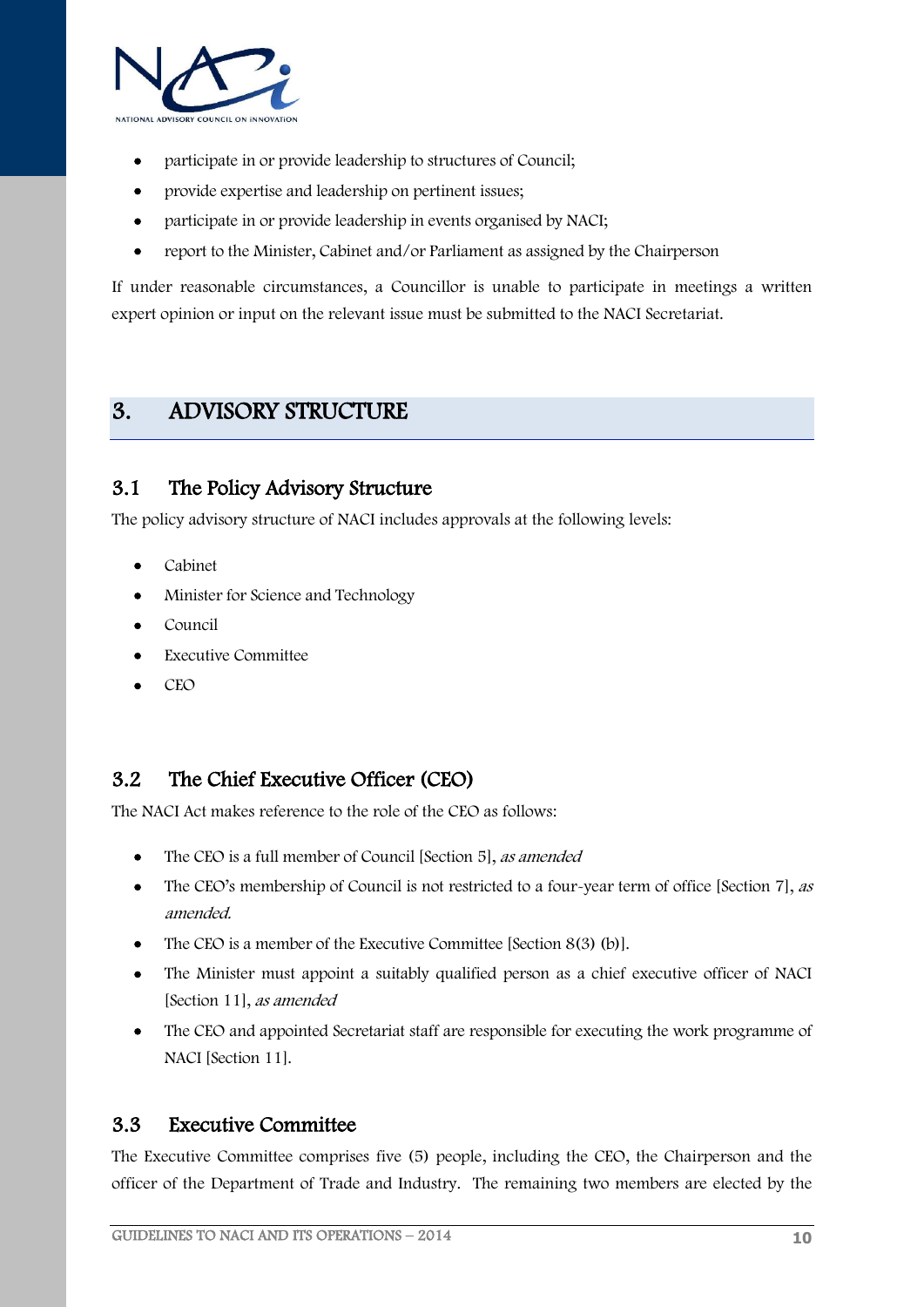

full Council. The purpose of the Executive Committee is to deal with all operational matters including:

- matters referred to it by Council
- urgent matters
- routine matters that do not need to be referred to the full Council
- preparations for Council meetings and NACI events
- ensuring that work that is mandated by Council is carried out

The Executive Committee will request a meeting with the Minister as and when necessary to provide a briefing on NACI activities and solicit from the Minister, priorities and issues pertinent in the Cabinet agenda. Any urgent advice or report submitted to the Minister by the Executive Committee should be accompanied by a statement that the matter is presented by the Executive Committee, rather than the full Council.

Any such advice or report should be ratified at the next Council meeting.

Special meetings of Council may be called by the Minister or the Chairperson.

Meetings may be held by teleconferencing, a record of such shall be kept by the Secretariat. Any matters dealt with by electronic mail or teleconferencing should be ratified at the next meeting.

#### <span id="page-10-0"></span>3.4 Committees

The NACI Act provides for Council to establish committees of experts to execute designated functions.

[Section  $8(4)(a)$ ]

Notwithstanding that NACI may commission certain research projects, the Act enables Council to appoint dedicated expects to assist it to carry out its functions. The work carried out by experts is subject to Council approval. The following *principles* apply in the appointment of experts:

- Experts are appointed for a period linked to the lifespan of a project.
- The NACI Council approves all work to be undertaken by experts.
- Experts work closely with the Secretariat to support the priorities in the NACI Strategic Plan and Annual Performance Plans.
- A Council member must provide leadership oversight over any work assigned to experts.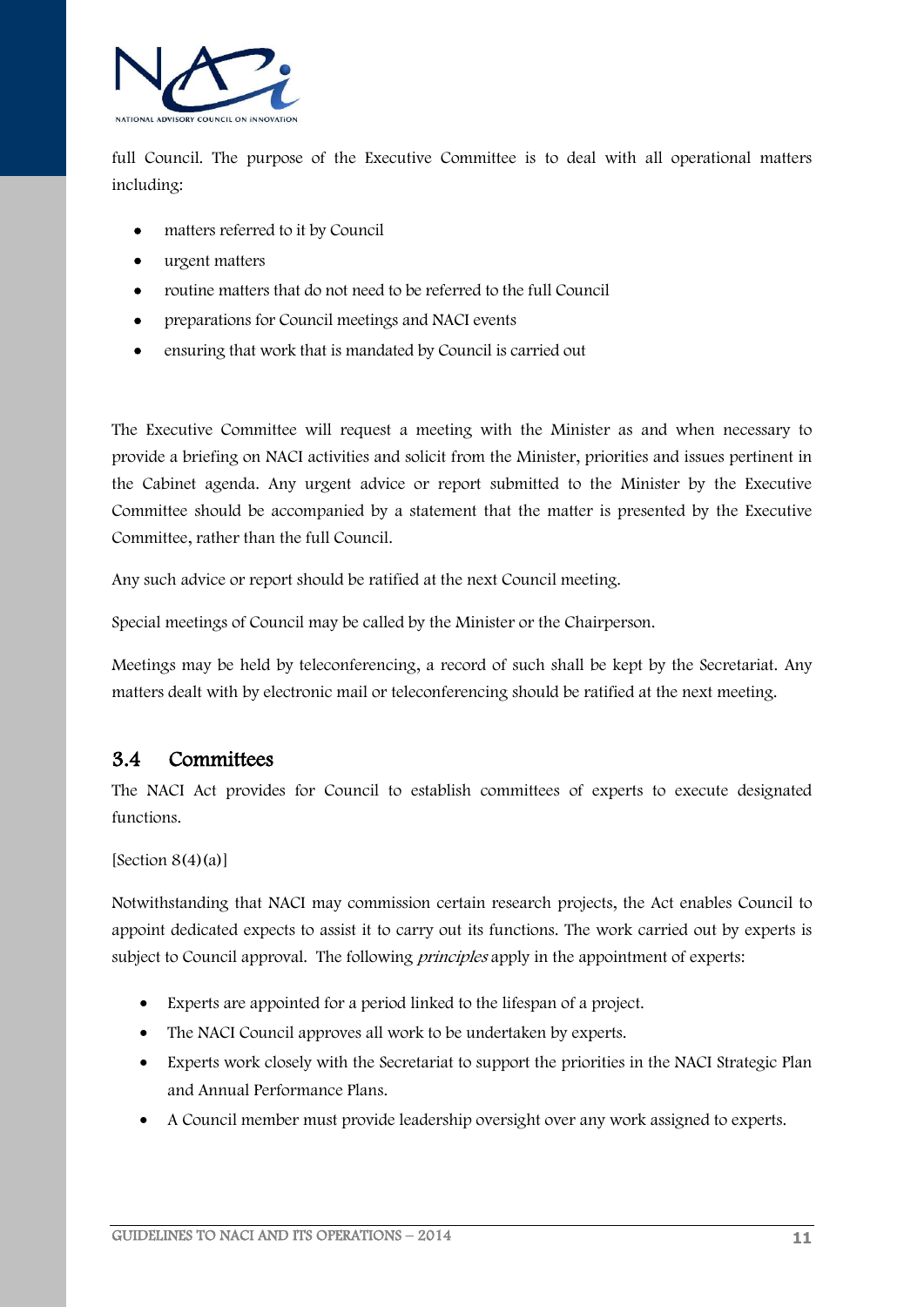

# <span id="page-11-0"></span>4. THE SECRETARIAT

#### <span id="page-11-1"></span>4.1 Duties

Since NACI is a statutory council as defined in the DPSA Handbook for Boards and State controlled Institutions, its professional support or Secretariat is provided by the parent Department- the Department of Science and Technology. Staff in the Secretariat is appointed in terms of the Public Service Act, 1994 (as amended).

The duties of the Secretariat include:

- providing professional and specialist policy and research support to Council
- effectively managing the administration of NACI's resources and assets (human, financial, capital)
- facilitating communication with the Minister and Cabinet
- bringing pertinent information to the attention of ExCo and Council
- establishing platforms of engagement with stakeholders and interest groups (including maintaining network databases)
- optimising the use of NACI's corporate identity

# <span id="page-11-2"></span>5. PROCEDURES FOR MEETINGS

#### <span id="page-11-3"></span>5.1 Council and ExCo meetings

Subject to [section 9] as amended through the Science and Technology Laws Amendment Act, 2011

- At least, four Council meetings should occur in a given financial year, which translates to one meeting per quarter.
- The chairperson shall convene an executive committee meeting as and when necessary to facilitate decision making and the smooth operation of NACI.
- With the exception of the CEO, members of Council and members of ExCo are expected to attend meetings in person and may not send a representative.
- A quorum of a Council meeting and an executive committee meeting constitutes fifty (50) per cent of the membership present at a meeting.
- The chairperson may decide to invite a non- executive committee member of Council to an ExCo meeting if it is clear before the meeting that a quorum will not be present. In such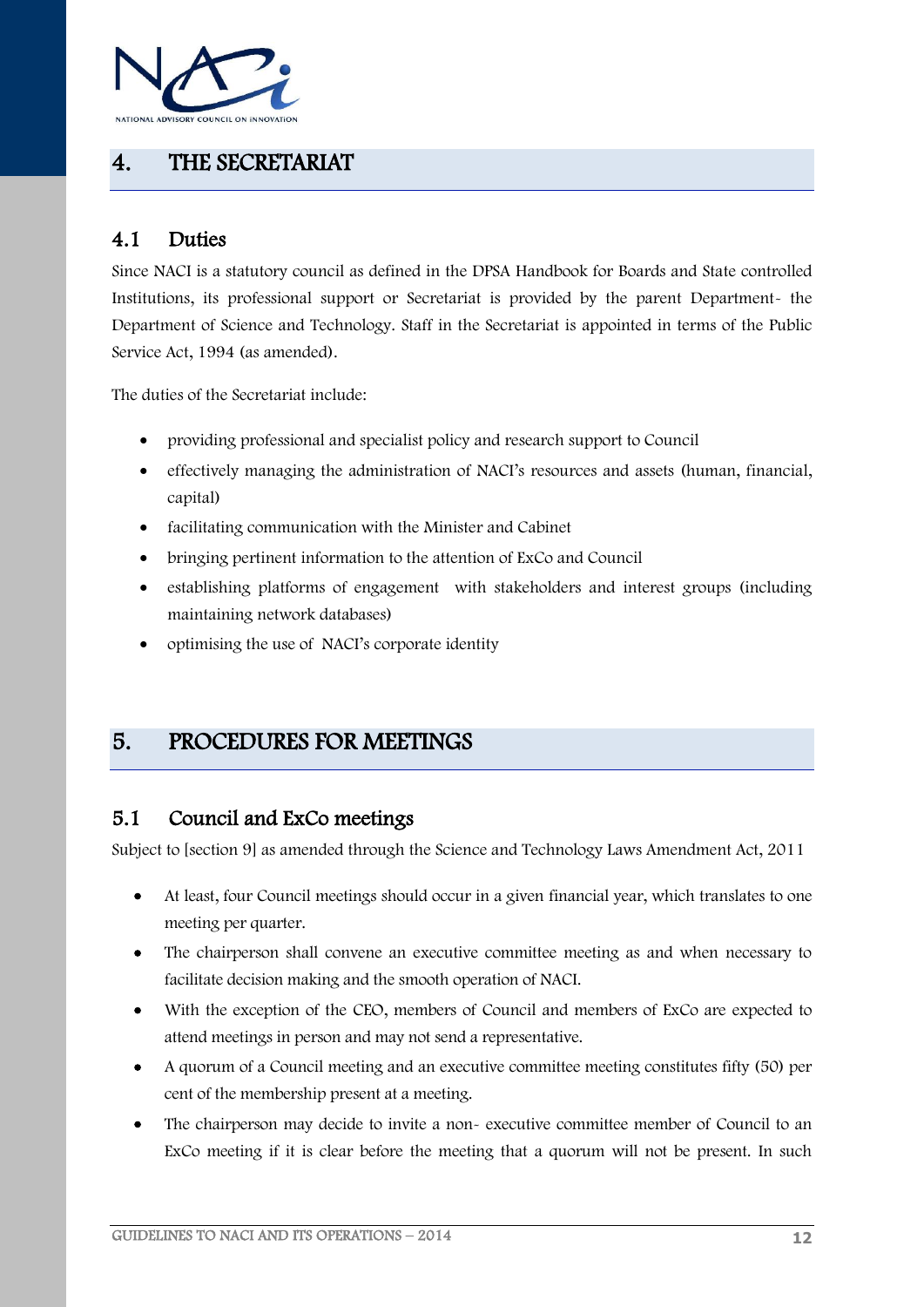

circumstances, the non-executive committee member of Council has full voting rights at such a meeting.

- If the chairperson is not present at a meeting, the meeting will appoint one of its members present to direct the meeting. Alternatively if it was clear before the meeting that the chairperson will not be at the meeting, the chairperson may nominate one of the members to direct the meeting.
- Decisions may be taken by consensus; however, in the event that sufficient consensus cannot be reached, the decision of the majority of Councillors present at the meeting will be taken as the decision of Council.
- The chairperson of the meeting has a deliberative and a casting vote. In the event of a tie, the chairperson may only exercise the casting vote, if he or she has already exercised the deliberative vote.
- Any matter may be put to vote at the insistence of a Council member.

All meeting discussions are recorded and confidential.

#### <span id="page-12-0"></span>5.2 Document Packs for Meetings

- The agenda and the Council document pack must reach Councillors at least a week before a meeting.
- Minutes must be circulated within seven working days of a meeting, indicating decisions, conclusions, action points and the person(s) responsible for carrying out the actions. Councillors have three to five working days to respond to matters requiring interim and/or urgent feedback.
- A summary of salient decisions may be submitted to the Minister after a meeting.
- All documentation distributed in support of meetings is to be treated with the strictest confidentiality.

#### <span id="page-12-1"></span>6. STRATEGIC FOCUS

To set a strategic agenda for government policy planning in science, technology and innovation matters, NACI Council shall develop a strategic plan linked to the government planning cycle outlining priorities for the term of its office. The strategic priorities must be concluded after consultation with the Minister for Science and Technology, and where necessary with other relevant government institutions.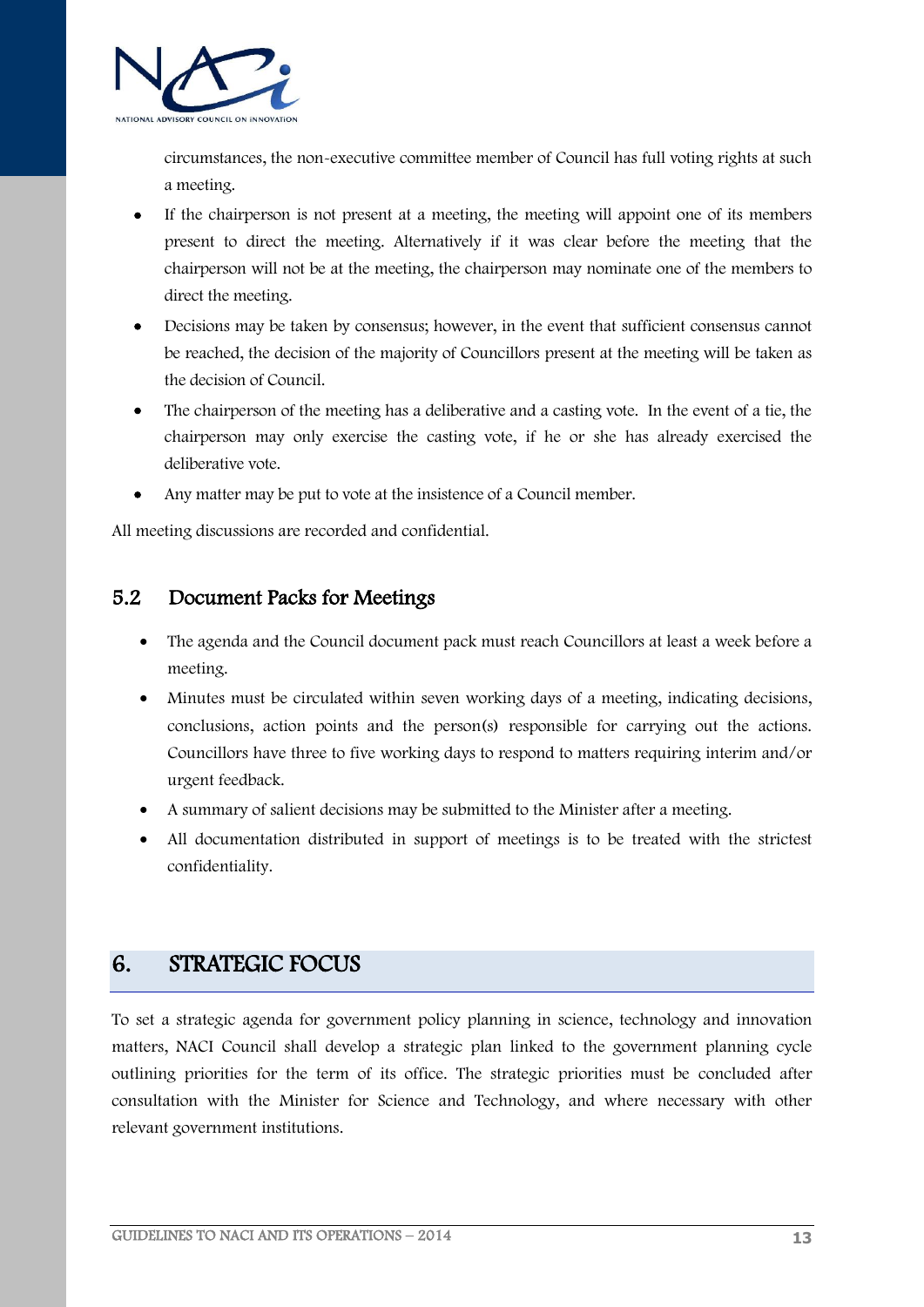

# <span id="page-13-0"></span>7. REPORTS AND PUBLICATONS

#### <span id="page-13-1"></span>7.1 Points of departure

- All NACI reports are deemed confidential until declassified by a relevant authority for release into the public domain e.g. Council, Minister, Cabinet or .
- NACI retains ownership and copyright of all its information (data bases, reports, etc.), with the exception of advice provided to government or a government organ.
- NACI uses its reports to optimise debate before advice is given to government.
- NACI is committed to make its reports (with the exception of ministerial advices) public as soon as possible after an advice has been rendered to the Minister.
- NACI will always observe ethics of public communication.

### <span id="page-13-2"></span>7.2 Types of reports

NACI produces various types of reports:

- Internal reports intended to serve as a basis for decision-making by Council, but are not intended for circulation outside NACI or public consumption.
- Final reports have been approved by Council for limited public release (with the concurrence of the Minister in cases of sensitive matters that are not yet concluded at a strategic level) and would generally deal with salient issues of interest to well-defined interest groups. The release of these reports is intended to promote discussion on the topic, to inform the relevant stakeholders and to sensitise the community.
- Publications are approved by Council for general public release.
- Official presentations (e.g. to the Minister, government departments, other interest groups) are made by the NACI Chairperson; the CEO or any other relevant person nominated by Council or the Chairperson.
- Journal articles based on NACI reports (see #7.5 below)

#### <span id="page-13-3"></span>7.3 Procedures for the release of reports

- Council delegates its responsibility for release of reports to its Executive Committee (ExCo).
- Upon considering a draft report the ExCo should decide whether the report should be released, the form it would take, for what purpose (e.g. for public debate before advice is concluded) and with what conditions applying to such release (e.g. time restriction before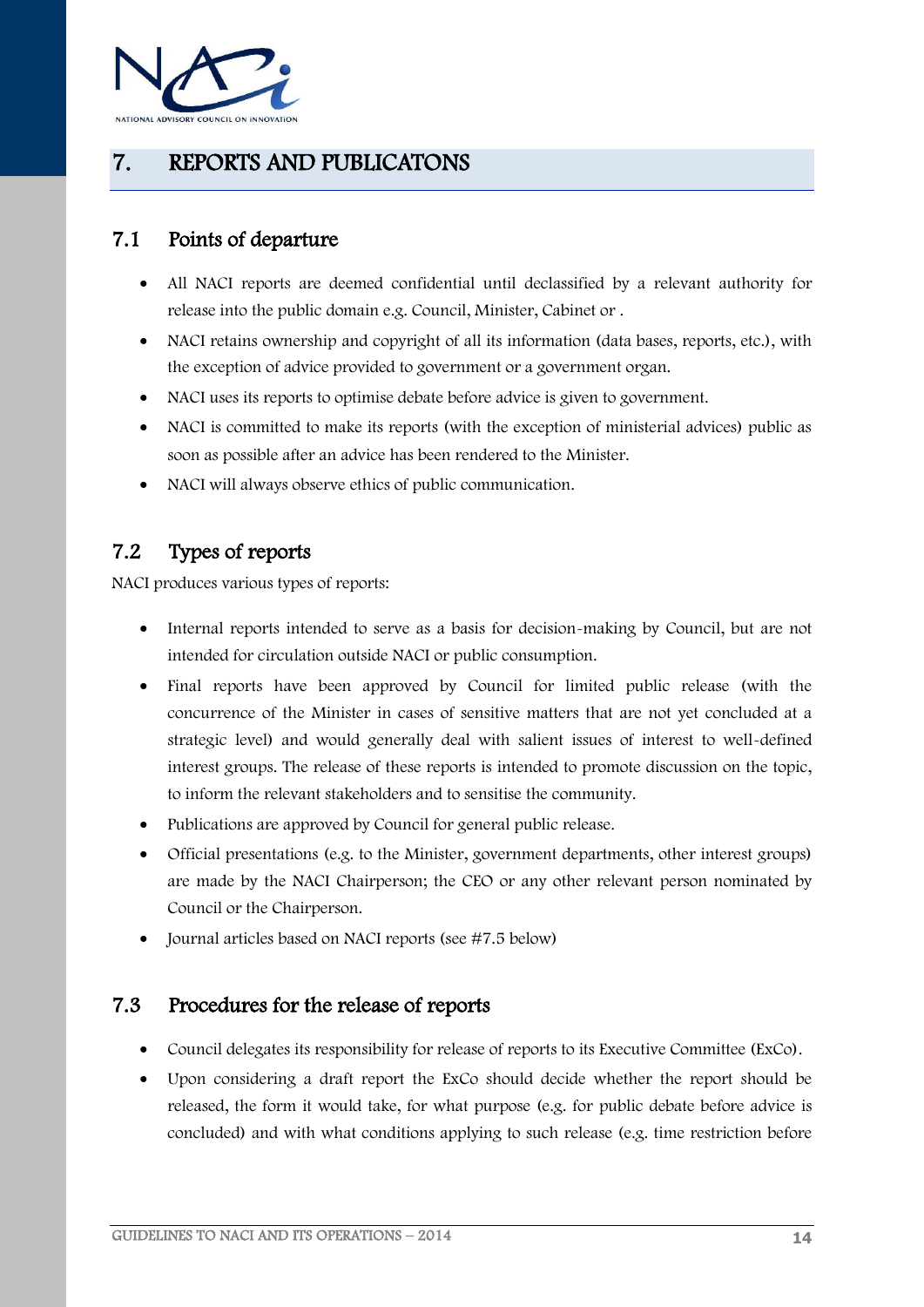

finalisation). Appropriate provisos, disclaimers and related riders must accompany the release of such document.

The decision by ExCo to release a report must be explicitly recorded.

#### <span id="page-14-0"></span>7.4 Confidentiality of reports

- NACI reports are confidential until published or released by ExCo.
- All policy advice remains confidential and it is the prerogative of the Minister or Cabinet to release policy advice in whatever form deemed appropriate.

### <span id="page-14-1"></span>7.5 Journal publications from NACI funded research

NACI supports academic journal publications that are based on research projects funded by NACI, subject to the following:

- The article content must be approved by the NACI Council, which retains the right to refuse publication in certain circumstances.
- The NACI report on which the article is based must have been publicly released by Council.
- The relationship of the article to the original NACI project must be acknowledged.
- The article must contain significant value-add by the author(s), and will thus not be considered as 'republication' by reviewers.

# <span id="page-14-2"></span>8. POLICY ADVICE

The core function of NACI is to advise the Minister and Cabinet on the role and contribution of science, innovation and technology in promoting and achieving national objectives. Policy advice comprises a document submitted to the Minister or Cabinet with specific recommendations on issue(s) within the ambit of NACI in terms of the Act.

#### <span id="page-14-3"></span>8.1 Principles

Policy Advice should:

- Add significant value
- Be based on reliable and credible evidence
- Include politically and financially implementable recommendations
- Be approved by Council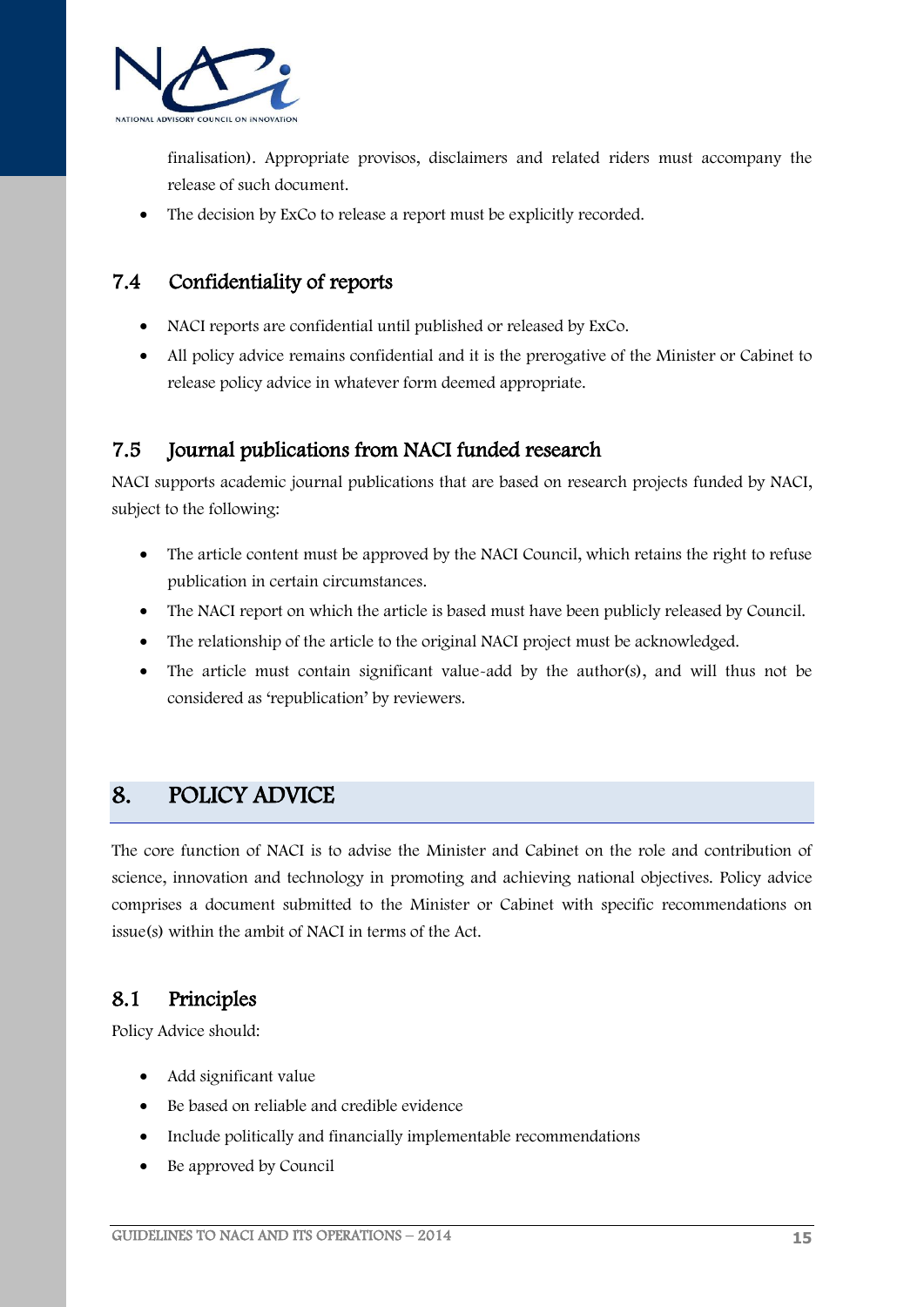

- Be communicated directly to the Minister by the Chairperson
- Be communicated directly to Cabinet or another Minister by the Minister for Science and Technology
- Be treated as confidential

#### <span id="page-15-0"></span>8.2 Structure and Form of Policy Advice

Policy advice consists of two distinct parts, namely:

- a cover letter addressed to the recipient e.g. Minister;
- a Cabinet memorandum;
- an accompanying information memorandum

#### <span id="page-15-1"></span>8.2.1 Cover Letter

The cover letter for policy advice is a short document of not more than 60 words, signed by the Chairperson of Council and the CEO, covering the following aspects:

- a statement of the problem/issue;
- Context in respect of national objectives e.g. why the advice is essential;
- a summary of the evidence base;
- the main recommendations;
- expected impact if recommendations were implemented and the effects if nothing is done.

#### <span id="page-15-2"></span>8.2.2 The Evidence Base

Evidence base serves to provide credibility of information on the policy advice, it may include:

- the reports relied upon; or
- an information memorandum covering the process to the policy advice if no new research was initiated. The memorandum may include the position of the issue on the national agenda, the process of consultations followed etc. The memorandum must be concise and brief (2500 words).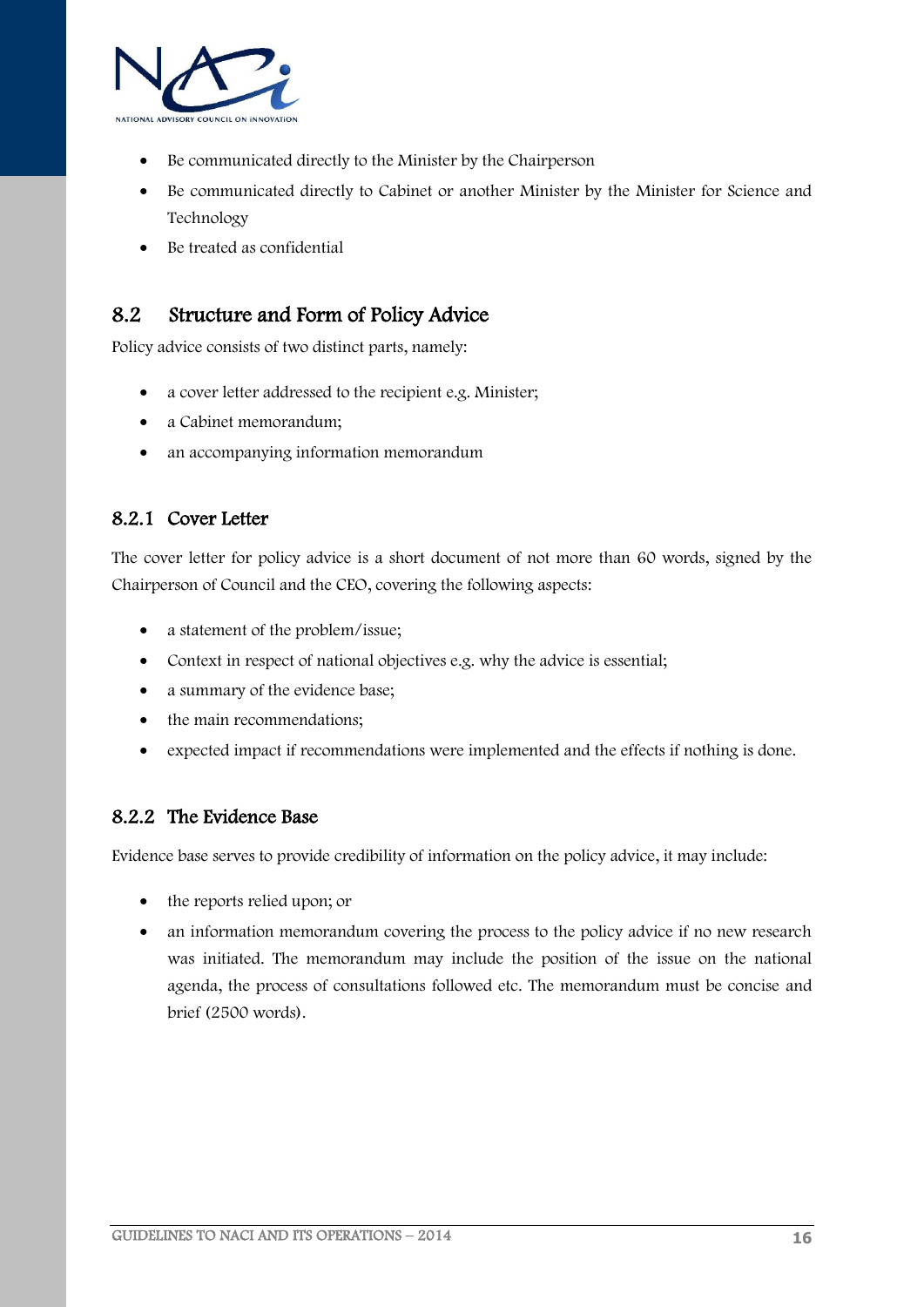

# <span id="page-16-0"></span>9. BUDGET AND FINANCIAL PLANNING

- All expenditure pertaining to the performance of the functions of NACI is defrayed from money voted by Parliament as part of the Departmental appropriation. Since NACI is located inside the Department of Science and Technology, no corporate services functions are provided for in the Act in respect of the functions of the Secretariat, the Director-General of the Department provides Accounting Authority oversight over financial matters. Thus, financial planning and management, - with the exception of day to day operations - is managed through the office of the Chief Financial Officer (CFO) in the Department.
- NACI has a separate account in the Department's voted funds through which to carry out its functions.
- The NACI account must contain all the line items necessary for Council to fulfill its statutory mandate.
- Upon submission by the Department of the NACI allocated funds to the Council for the financial year, the NACI CEO must submit a cash flow breakdown for expenditure control and tracking.
- The Departmental CFO effects and monitors all payment transfers on behalf of NACI.

## <span id="page-16-1"></span>10. REMUNERATION AND EXPENSES OF COUNCILLORS

#### <span id="page-16-2"></span>10.1 Honoraria

Councillors who are not employed full-time by the State are remunerated in the form of an honorarium, as determined by the Minister, with the approval of the Minister of Finance.

#### <span id="page-16-3"></span>10.2 Rules for the payment of honoraria

- NACI Councillors and Committee members designated in terms of section 8(4) as members of a committee are remunerated for services rendered in connection with the functions of NACI.
- The payment of honoraria to Council members and members of NACI committees is in terms of the National Treasury Rates/Levels as re-issued from year to year.
- In accordance with section 10 of the Act, Treasury approved the remuneration levels for NACI Council members and members of NACI committees as Category A, sub-category A1. This categorisation took into account the NACI decision making powers, the complexity of the field, the levels of skill and expertise required and the anticipated impact of the work of NACI in the country.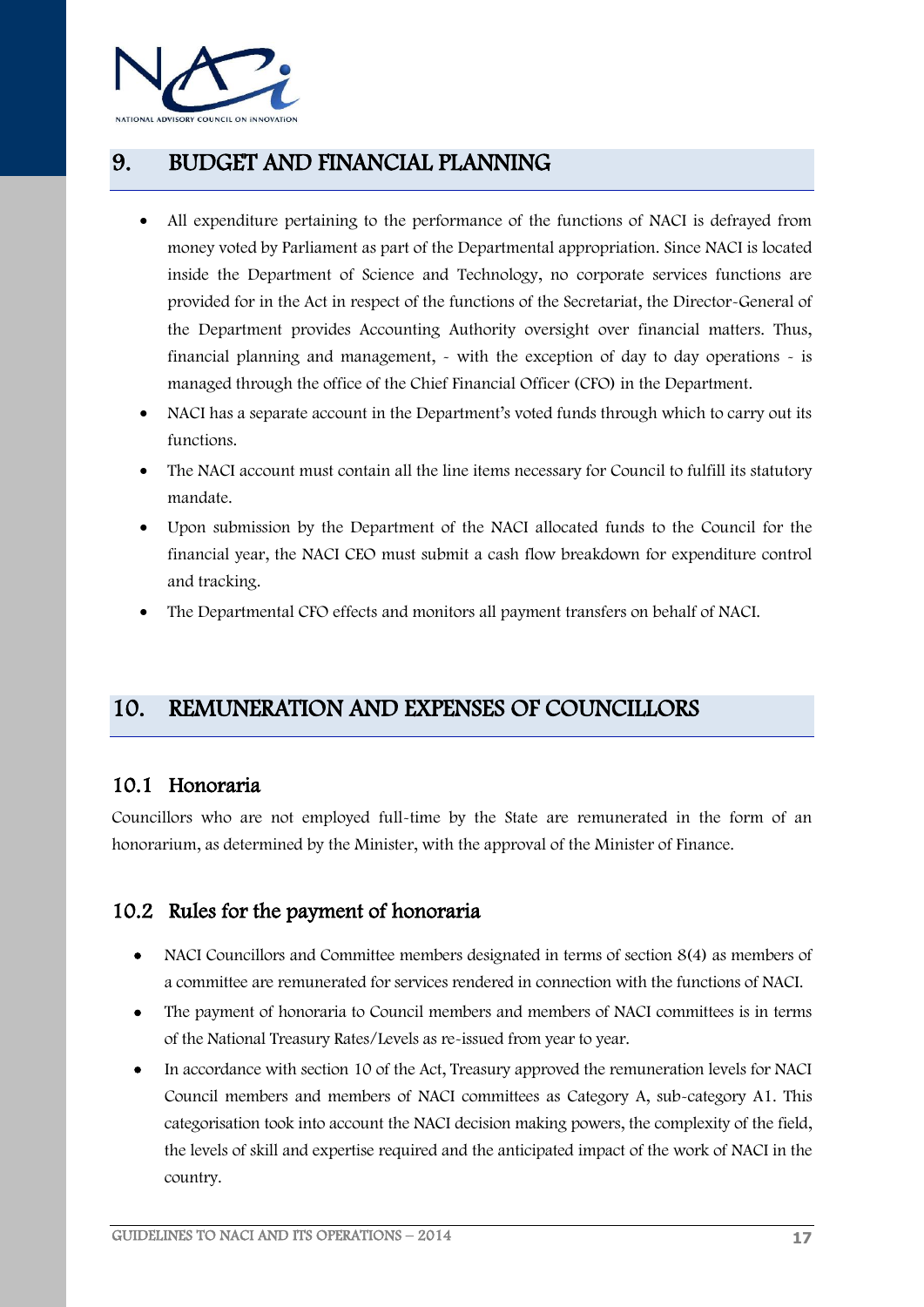

- An honorarium (payable in daily or hourly rates and taxable) covers meeting attendance, attendance of NACI events, and preparatory work such as written input or research work. Through the NACI budget, NACI pays for out of pocket expenses incidental to NACI work such as kilometers travelled to and from meeting venues, workshops, conferences and accommodation.
- The Chairperson of NACI approves the number of hours/days committed in relation to the volume of written input submitted by a Council member or a member of a NACI committee by signing off on the invoiced hours/days.
- The NACI CEO submits a request to the Directorate: Finance at the Department to effect the payment of honoraria.

Government officials do not qualify to receive an honorarium for their services to NACI unless they can prove that they are serving in their personal capacity, and an agreement is reached with their employer.

#### <span id="page-17-0"></span>10.3 Travel and subsistence for NACI assignments

- Travel and subsistence is in accordance with Departmental policy.
- Councillors and committee experts qualify for reimbursement for travel, subsistence and other expenses that are incurred while undertaking work for NACI.
- Councillors and committee experts can undertake official trips in their private vehicles. Departmental guidelines as applicable to public servants, apply when Councillors and committee experts make use of private vehicles to undertake NACI work.
- Councillors and committee experts qualify for a business class ticket when travelling within South Africa and abroad on NACI business.
- Councillors who attend events on behalf of NACI and whose travelling costs are catered for by NACI are expected to submit to the Council a report back on the strategic outcomes relevant to NACI business.
- The Secretariat will make necessary logistical arrangements pertaining to travel and accommodation whenever a Councillor or a committee expert undertakes work on behalf of NACI.

# <span id="page-17-1"></span>11. CONCLUSION

Appointment to NACI Council and to serve as a member of a committee of experts is an honour and a priviledge, since Councillors and members of committees are chosen on the basis of their prominence in South Africa and reputation in a particular field. It is hoped that these guidelines will